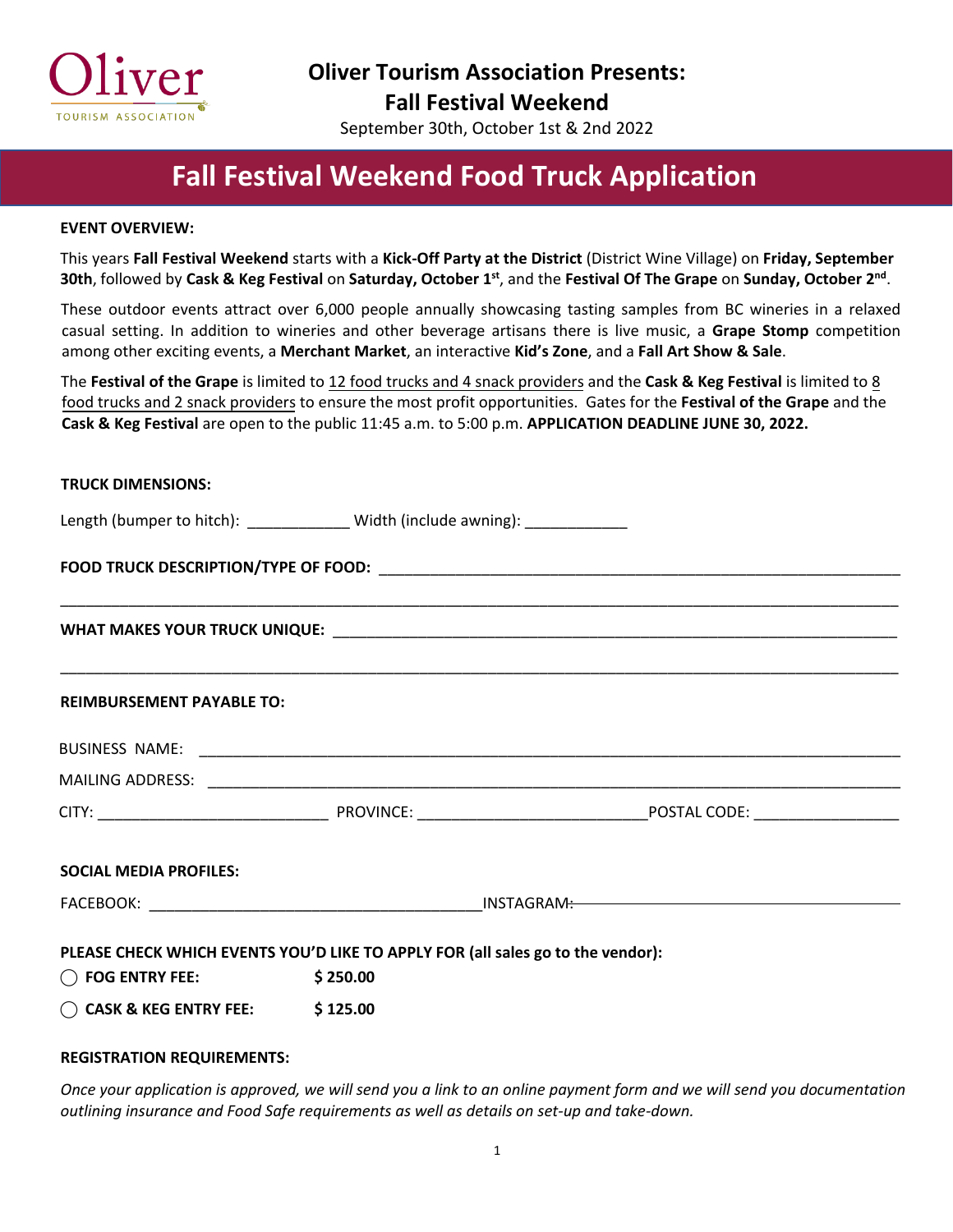

September 30th, October 1st & 2<sup>nd</sup>, 2022

# **Fall Festival Weekend Food Truck Application**

**Disclaimer**: Application does guarantees acceptance into the Festival. All applications are subject to review and approval. Fees will be processed once acceptance is confirmed. Funds are committed to the promotion of the event, as such fees are non-refundable.

In consideration of being granted space as a food vendor by the Festival of the Grape and Oliver Cask & Keg committee ("FOG"), the vendor agrees to the following terms, conditions and considerations:

- In an effort to be more environmentally conscious and minimize the carbon-footprint of the Festival we are asking that **NO STYROFOAM** containers be used and that efforts are made to select environmentally sound containers and flatwear.
- Units must be self-contained, no option for access to water is available. Unless a 15-amp power connection (\$75 fee) has been confirmed, on your registration and receipt of payment, no power will be available.
- Vendors who booked a power site are responsible for ensuring that all their equipment, power cords and plug-ins meets BC Safety Authority Electrical Standards. Power use will not be permitted if vendor is in volition or is using damaged electrical connections.
- Vendors are required to provide a photo of the menu and pricing prior to the event, prices must match advertised pricing.
- Vendor shall be responsible for any damage to property if assessed by Oliver Parks & Recreation. Vendors should take measures to ensure that their location does not have any grey water, grease, debris, or garbage. The Site Clean-Up deposit will be withheld for any violation and additional penalties may apply. Vendors must provide at least ONE garbage bin and are encouraged to provide a recycle bin also. Any area that is not left to park standards will forfeit the **Site Clean-Up Deposit**.
- Festival site is **non-smoking**, except in designated areas. No pets are allowed on at the venue.
- Vendors are responsible for providing FOG with a valid **certificate of insurance** that covers the festival dates and expressly names **BOTH Oliver Tourism Association AND Oliver Parks & Recreation** as additional insured
- All vendors with the intent to cook or serve food for sale, sampling or demonstration purposes must meet all BC health regulations and provide a **permit to operate** from Interior Health (or equivalent). Every effort should be made to maintain clean and sanitary premises.
- Vendors will directed to designated spot, as assigned by Festival Site Manager, upon arrival at the venue. Considerations have been made to allow for vendors paying for power supply, no other requests for location will be considered.
- Vendor gate opens at **8:00 am**, Site Manager reserves to control traffic through the gate. Set-up must be complete by 11:00 am, all vehicles not required for food service must be removed to the designated area by **11:00 am**. Public gates will open between 11:45 am and noon.
- Vendors will be notified of set-up and take-down schedules for each day once approved.